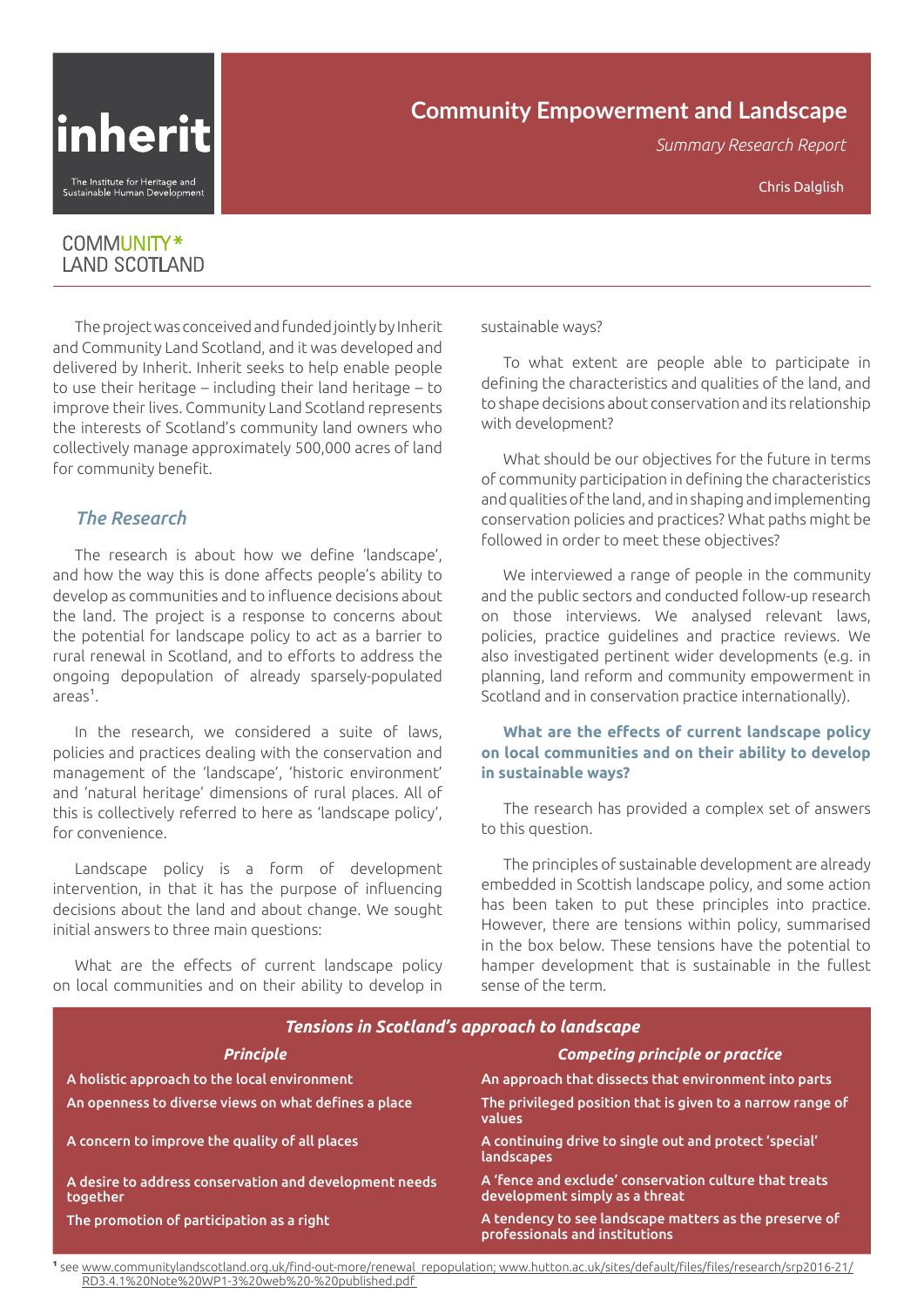Broadly speaking, these tensions reflect adherence to a post-War conservation ethic in the changed circumstances of the 21st century, when decisions about the land are increasingly expected to align with principles of sustainable development, participation and human rights.

When it comes to the perceived effects of landscape policy on communities, the evidence is mixed. There is concern about the potential negative effects that landscape policy – and particularly those aspects of policy relating to subjective perceptions of the landscape, such as its scenic or 'wild' qualities – might have upon a community's ability to realise its development goals. Such concern appears to be particularly marked in relation to the Highlands and Islands.

However, the research indicates that landscape policy is also seen as having positive effects. It can help to place local decision-making within a wider framework, which is necessary for sustainable development. It can align with the ways in which people see their place. Also, there are cases where landscape policy is seen as having played an important role in stopping or mitigating development projects that might have been harmful to people's interests, and where it is seen as creating economic opportunities for people.

**To what extent are people able to participate in defining the characteristics and qualities of the land, and to shape decisions about conservation and its relationship with development?**

While the research painted a mixed picture in relation to the first question, a clear conclusion was reached in relation to the second: there is a significant participation deficit, and addressing this deficit is fundamental to implementing sustainable development and to progressively fulfilling people's human rights.

There is a gap between the principle of participation – which is enshrined in some (but not all) aspects of policy – and the delivery of participation in practice. There is a strong sense of exclusion from the processes through which the characteristics and qualities of the land are defined and through which areas of land are designated and managed for the purposes of conservation.

This deficit is partly due to a lack of recognition of community voices regarding the land and to the privileged position that is given to a narrow suite of values. It is also due to poor relationships between communities and authorities, and to an embedded managerialist and process-driven culture that is geared to serve institutional needs and that acts to exclude people from decision-making.

The effects of the participation deficit are potentially profound. People feel locked out of decisions that affect their lives. This breeds a sense of insecurity and alienation, and it undermines people's confidence, resilience and drive. This problem is more acute in some places than in others. In the north and west Highlands and the Western Isles, for example, this exclusion can be read as part of a longer narrative in which people's lives have been determined by external interests.

**What should be our objectives for the future in terms of community participation in defining the characteristics and qualities of the land, and in** 

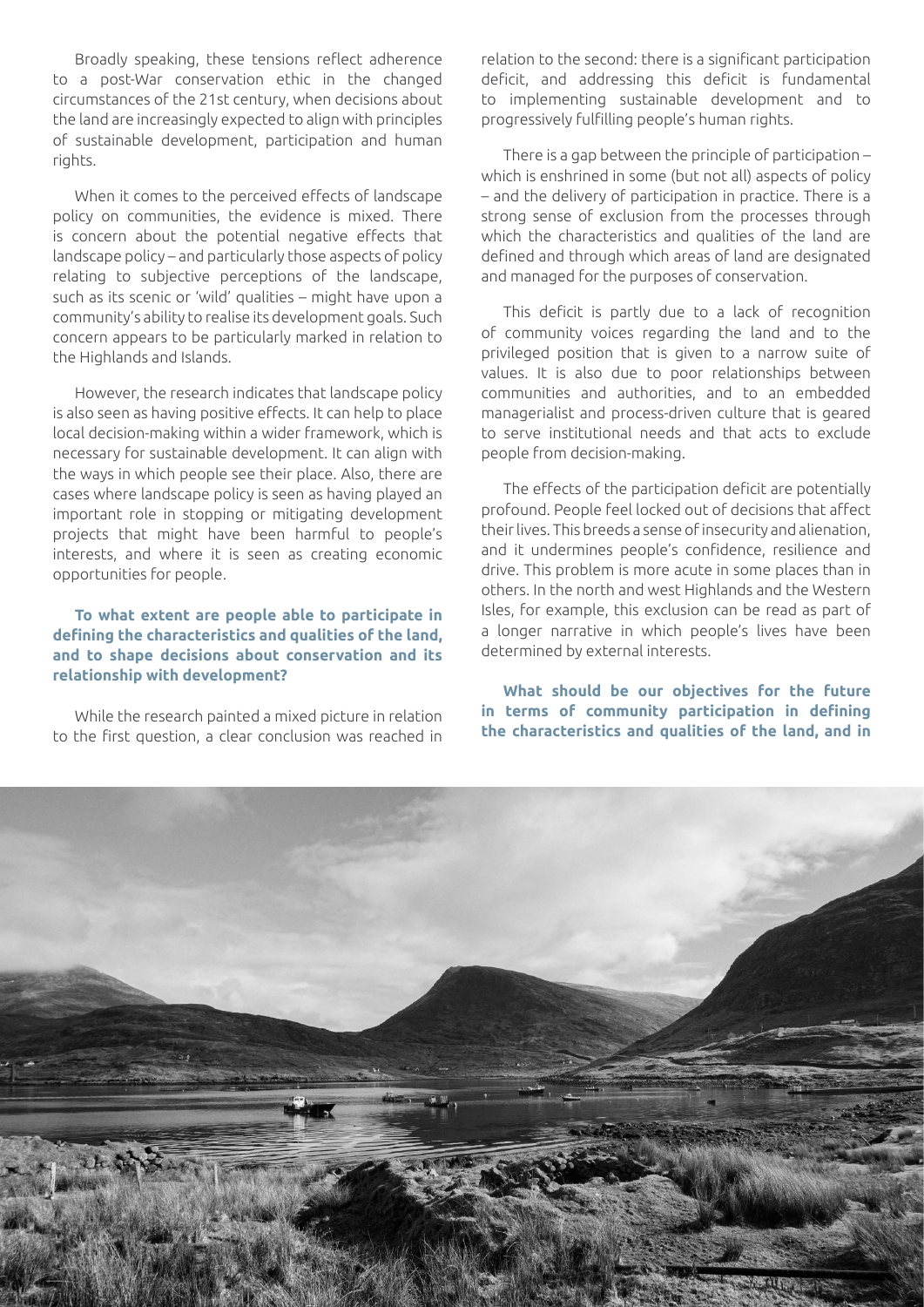#### **shaping and implementing conservation policies and practices? What paths might be followed in order to meet these objectives?**

The research has indicated a desire to address the participation deficit, both within the community and the public sectors. Three main paths forward were identified, although these are not necessarily mutually exclusive.

### **Path 1: Change in policy, institutional culture and practice**

Public bodies have begun to experiment with greater participation in designation decisions, in the management of designated areas and in the assessment of landscape characteristics and qualities. Broadly speaking, the direction of travel here seems to be toward a two-track system in which national-level programmes remain largely institutionally-driven and participation opportunities primarily occur at the local level, e.g. through local designation systems or through initiatives relating to the management of designated areas.

While there is evidently a will to extend opportunities for participation, there are also a number of constraints that will hold change back. These include limited resources, a lack of participation expertise amongst landscape and heritage professionals and, seemingly, limited political appetite for the significant extension of participation in institutional processes.

### **Path 2: A 'modern approach' to designation and conservation**

In its idealised form, this approach – called the 'modern approach' by one interviewee – brings conservation and development together, addressing multiple objectives at the same time. It is outcome- rather than process-driven. It develops and makes use of valuable landscape and heritage assets, while conserving them for the future. It functions through dialogue and cooperation, and promotes bottom-up decision making.

In Scotland, the modern approach is exemplified by National Parks, UNESCO Global Geoparks and Biosphere Reserves and (some) UNESCO World Heritage Sites. There are significant differences between these various designations – not least in terms of their legal standing – and each displays the ideal features of the modern approach to different degrees.

#### **Path 3: Community-led characterisation of the land**

We consider that institutionally-driven change will not be sufficient to address the participation deficit. Communities will need to take the lead in elaborating and promoting their views on what matters about the land from their point of view, and others will need to act to enable communities to do this and to ensure that communities can more effectively influence decisions about the land.

Any community-led process for defining the land should be appropriate to the community and the place. It should be determined to a high degree by the community itself, and it should benefit the community in tangible and demonstrable ways. It will take time, if it is to succeed in generating dialogue within the community and between the community and others. It should focus on social learning – on helping people to see the land from other points-of-view and on cooperating to produce shared understandings of the land.

Leadership and drive from within the community will be needed to deliver such a process. This role could be played by different types of community organisation, as appropriate to the circumstances of each community and place. The process should be led by a community organisation (or organisations) with legitimacy in the eyes of the community and the ability to secure local buy-in.

Significant challenges are likely to be faced in following this path. These include achieving good levels of inclusive participation, overcoming differences within the community and building a sense of common interest. They include the capacity of the community at large to participate and the capacity of community organisations to lead and deliver the process. They include securing a positive response to community-produced characterisations of the land from public bodies and authorities and from land owners in all sectors.

## *Recommendations*

**1:** Scotland's landscape, historic environment and natural heritage policies should be rooted more strongly in the principles of sustainable development and of progressively fulfilling human rights.

Such principles are already promoted by Scottish planning and land reform law and policy, and by international treaties such as the *European Landscape Convention* and the *International Covenant on Economic*, *Social & Cultural Rights*. However, these principles are not yet embedded across the breadth of Scotland's landscape policy framework, and they do not drive sufficiently the practices through which that policy is implemented.

**2:** The social and economic consequences of designation should be considered both in the process of designation itself and in the subsequent management of designated areas.

This is already being done in some instances, such as in the designation of Marine Protected Areas under the *Marine (Scotland) Act 2010*. Consideration of the social and economic consequences of designation should be made a normal part of wider conservation practice.

**3:** Public bodies and authorities should act to promote the empowered participation of local communities in decisions to designate areas of land, and in the